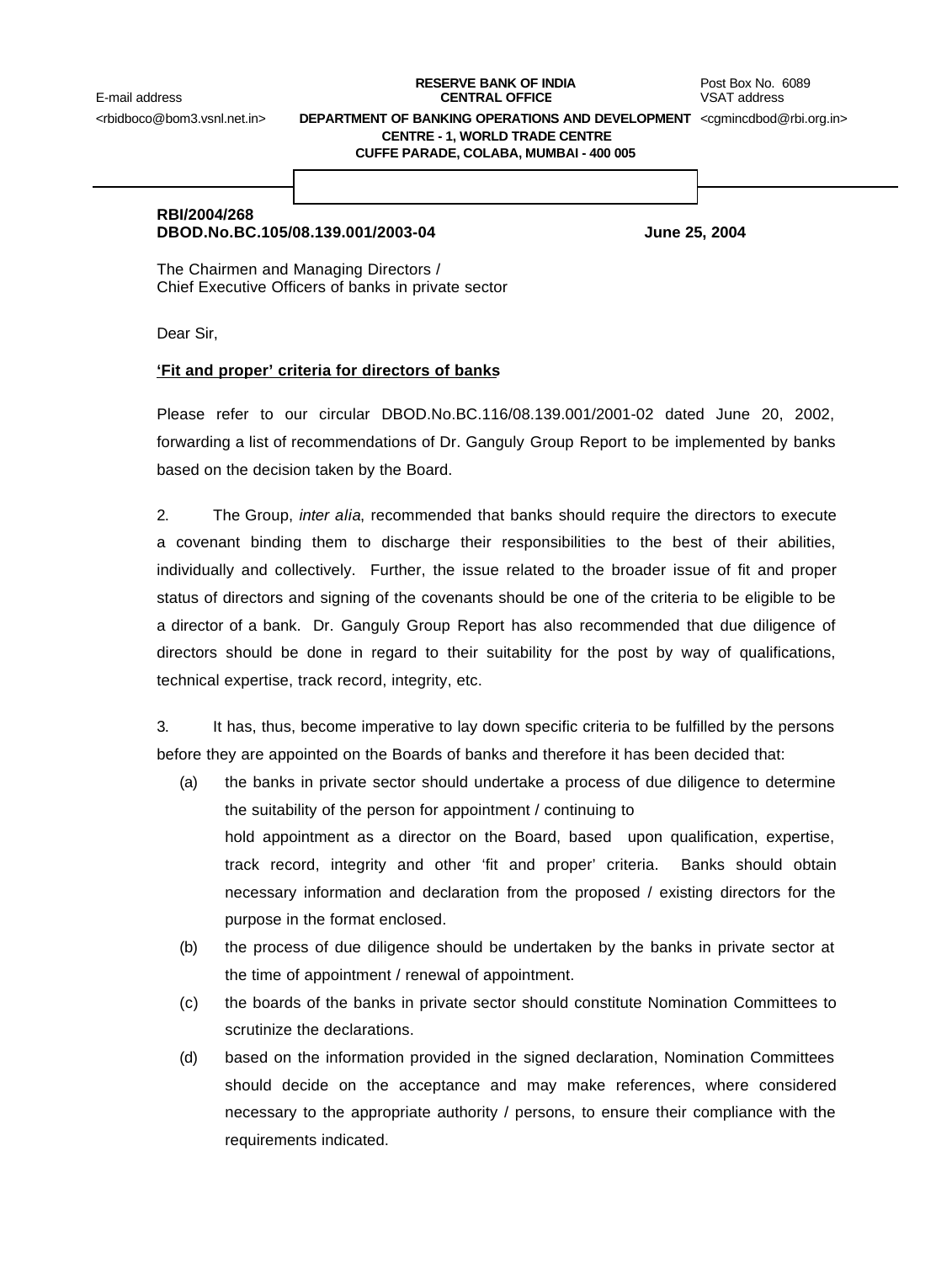- (e) banks should obtain annually as on  $31<sup>st</sup>$  March a simple declaration that the information already provided has not undergone change and where there is any change, requisite details are furnished by the directors forthwith.
- (f) the board of the bank must ensure in public interest that the nominated / elected directors execute the deeds of covenants as recommended by Dr. Ganguly Group (cf. our circular DBOD.No.BC.116/08.139.001/2001-02 dated June 20, 2002) every year as on 31<sup>st</sup> March.

4. Accordingly, our Directive DBOD.No.BC.104/08.139.001/2003-04 dated June 25, 2004 is enclosed.

5. Please acknowledge receipt.

Yours faithfully,

( *B. Mahapatra* ) Chief General Manager

Encl : As above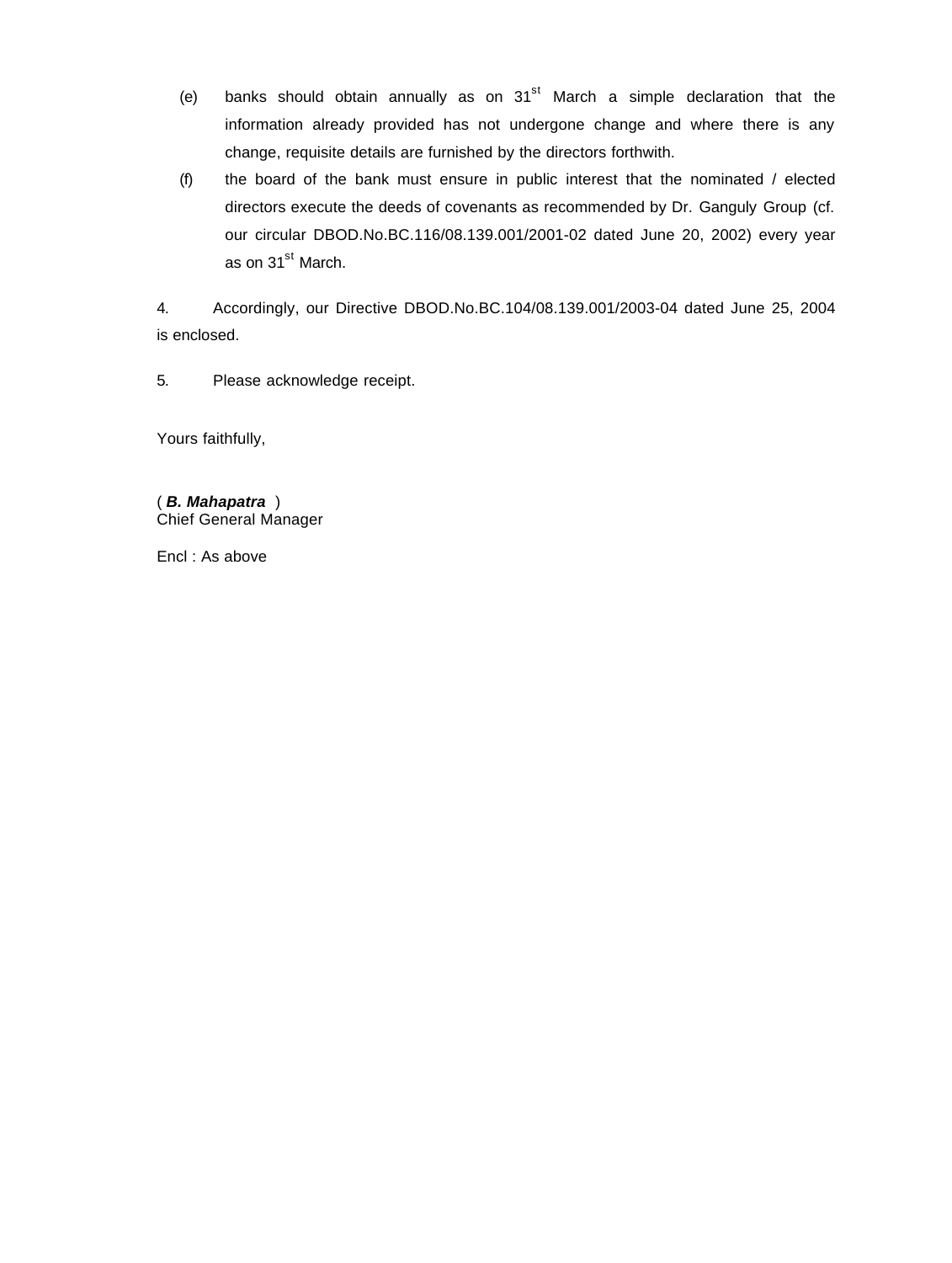#### **RESERVE BANK OF INDIA** Post Box No. 6089 E-mail address **CENTRAL OFFICE** VSAT address <rbidboco@bom3.vsnl.net.in> **DEPARTMENT OF BANKING OPERATIONS AND DEVELOPMENT** <cgmincdbod@rbi.org.in> **CENTRE - 1, WORLD TRADE CENTRE CUFFE PARADE, COLABA, MUMBAI - 400 005**

| DBOD.No.BC, 104 /08.139.001/2003-04 | <b>June 25, 2004</b> |
|-------------------------------------|----------------------|

#### **'Fit and proper' criteria for directors of banks**

In exercise of the powers conferred by Section 35A of the Banking Regulation Act, 1949 and on being satisfied that it is necessary and expedient in public interest so to do, the Reserve Bank of India hereby directs, with immediate effect that :

- (i) the banks in private sector should undertake a process of due diligence to determine the suitability of the person for appointment / continuing to hold appointment as a director on the Board, based upon qualification, expertise, track record, integrity and other fit and proper criteria. Banks should obtain necessary information and declaration from the proposed / existing directors for the purpose.
- (ii) the process of due diligence should be undertaken by the banks in private sector at the time of appointment / renewal of appointment.
- (iii) the boards of the banks in private sector should constitute Nomination Committees to scrutinize the declarations.
- (iv) based on the information provided in the signed declaration, Nomination Committees should decide on the acceptance and may make references, where considered necessary to the appropriate authority / persons, to ensure their compliance with the requirements indicated.
- (v) banks should obtain annually a simple declaration that the information already provided has not undergone change and where there is any change, requisite details are furnished by the directors forthwith.
- (vi) the board of the bank must ensure in public interest that nominated / elected directors execute the deeds of covenants as recommended by Dr. Ganguly Group every year.

( **Usha Thorat** ) Executive Director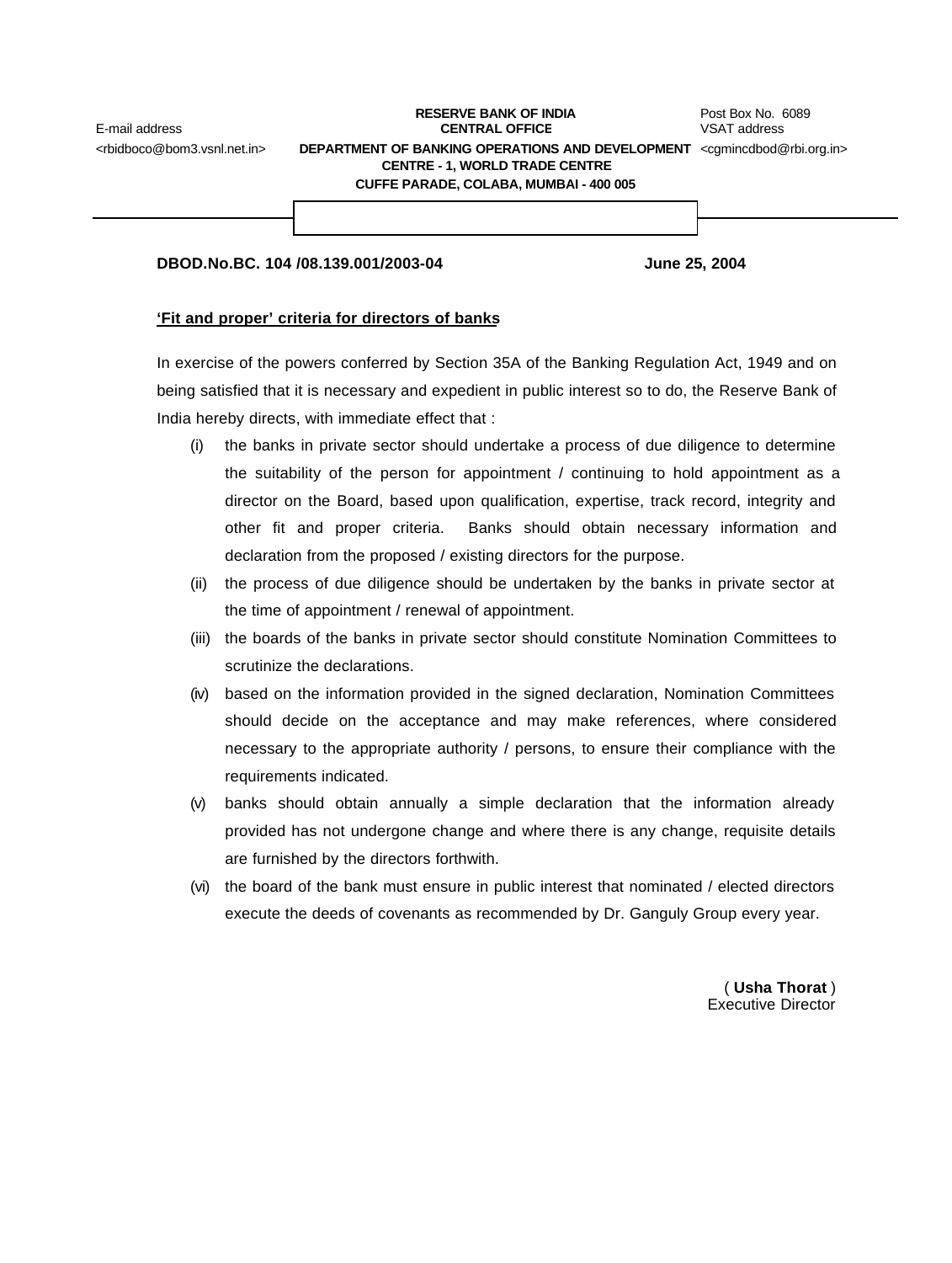## **Name of Bank :**

| Declaration and Undertaking by Director *<br>(with enclosures as appropriate as on |                                                                                                                                                                 |  |  |
|------------------------------------------------------------------------------------|-----------------------------------------------------------------------------------------------------------------------------------------------------------------|--|--|
| T                                                                                  | Personal details of director                                                                                                                                    |  |  |
| a.                                                                                 | Full name                                                                                                                                                       |  |  |
| b.                                                                                 | Date of Birth                                                                                                                                                   |  |  |
| c.                                                                                 | <b>Educational Qualifications</b>                                                                                                                               |  |  |
| d.                                                                                 | <b>Relevant Background and Experience</b>                                                                                                                       |  |  |
| е.                                                                                 | <b>Permanent Address</b>                                                                                                                                        |  |  |
| f.                                                                                 | <b>Present Address</b>                                                                                                                                          |  |  |
| <u>g.</u>                                                                          | E-mail Address / Telephone Number                                                                                                                               |  |  |
| h.                                                                                 | Permanent Account Number under the Income<br>Tax Act and name and address of Income Tax<br>Circle                                                               |  |  |
| i.                                                                                 | Relevant knowledge and experience (Refer<br>Section 10A(2)(a) of the Banking Regulations<br>Act, 1949)                                                          |  |  |
| j.                                                                                 | Any other information relevant to Directorship<br>of the Bank                                                                                                   |  |  |
| $\mathbf{H}$                                                                       | <b>Relevant Relationships of director</b>                                                                                                                       |  |  |
| a.                                                                                 | List of Relatives if any who are connected with<br>the Bank (Refer Section 6 and Schedule 1A of<br>the Companies Act, 1956)                                     |  |  |
| b.                                                                                 | List of entities if any in which he/she is<br>considered as being interested (Refer Section<br>299(3)(a) and Section 300 of the Companies<br>Act, 1956)         |  |  |
| c.                                                                                 | List of entities in which he/she is considered as<br>holding substantial interest within the meaning<br>of Section 5(ne) of the Banking Regulation Act,<br>1949 |  |  |

# • **proposed and existing**

| d. | Name of Bank in which he/she is or has been a<br>member of the board (giving details of period<br>during which such office was held)        |  |
|----|---------------------------------------------------------------------------------------------------------------------------------------------|--|
|    |                                                                                                                                             |  |
| е. | Fund and non-fund facilities, if any, presently<br>availed of by him/her and/or by entities listed in II<br>(b) and (c) above from the bank |  |
|    |                                                                                                                                             |  |
|    | Cases, if any, where the director or entities listed<br>in II (b) and (c) above are in default or have been                                 |  |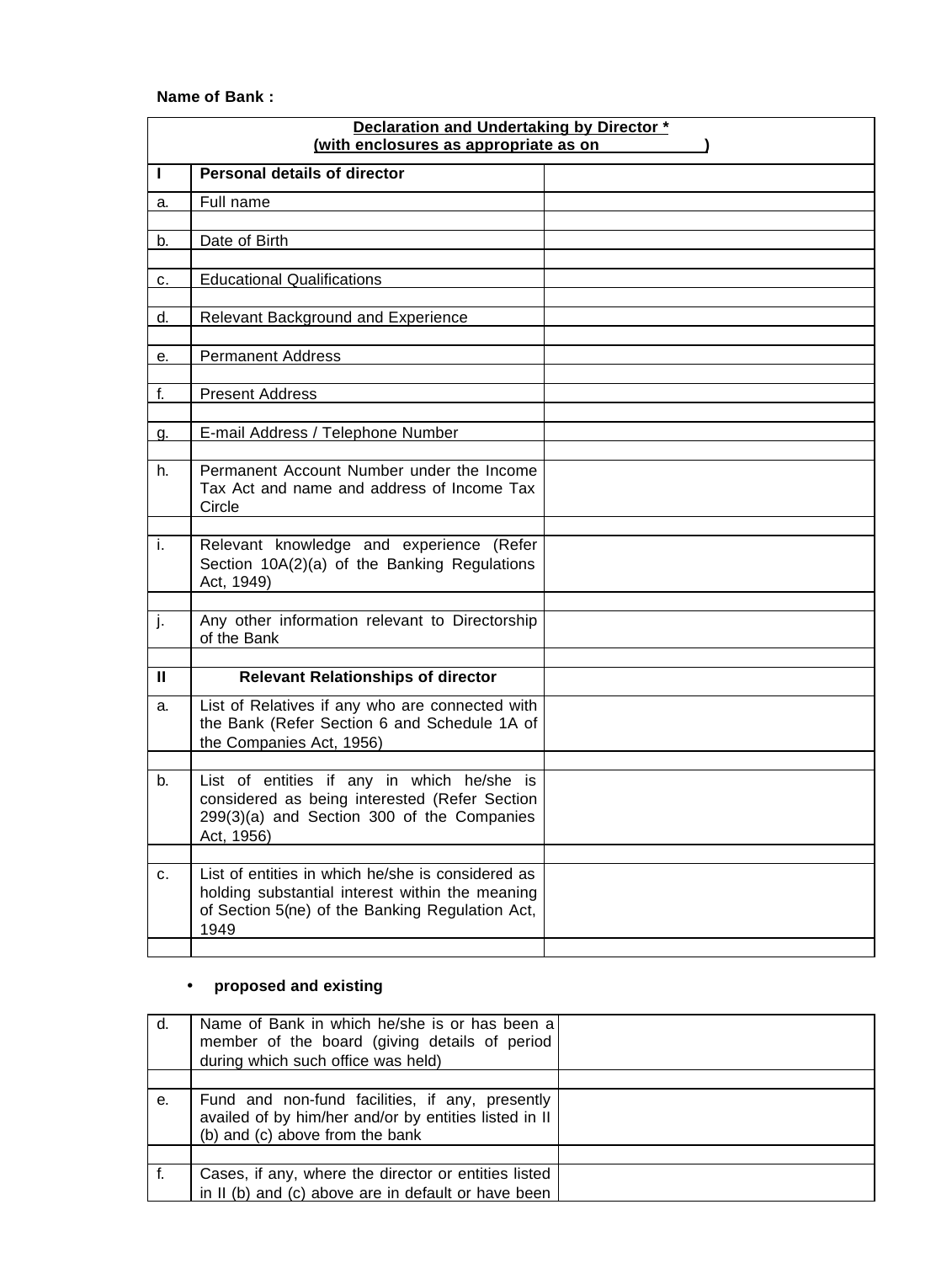|             | in default in the last five years in respect of credit<br>facilities obtained from the bank or any other<br>bank.                                                                                                                                                                             |  |
|-------------|-----------------------------------------------------------------------------------------------------------------------------------------------------------------------------------------------------------------------------------------------------------------------------------------------|--|
| Ш           | <b>Records of professional</b><br>achievements                                                                                                                                                                                                                                                |  |
| a.          | Professional achievements relevant                                                                                                                                                                                                                                                            |  |
| IV          | Proceedings, if any, against the<br>director                                                                                                                                                                                                                                                  |  |
| a.          | If the director is a member of a professional<br>association/body, details of disciplinary action, if<br>any, pending or commenced or resulting in<br>conviction in the past against him/her or whether<br>he/she has been banned from entry of at any<br>profession/ occupation at any time. |  |
| b.          | Details of prosecution, if any,<br>pending<br>or<br>commenced or resulting in conviction in the past<br>against the director and/or against any of the<br>entities listed in II (b) and (c) above for violation<br>of economic laws and regulations                                           |  |
| c.          | Details of criminal prosecution, if any, pending or<br>commenced or resulting in conviction in the last<br>five years against the director                                                                                                                                                    |  |
| d.          | Whether<br>the<br>director<br>attracts<br>any<br>of the<br>disqualifications envisaged under Section 274 of<br>the Company's Act 1956?                                                                                                                                                        |  |
| е.          | Has the director or any of the entities at II (b) and<br>(c) above been subject to any investigation at the<br>instance of Government department or agency?                                                                                                                                   |  |
| f.          | Has the director at any time been found guilty of<br>violation<br>rules/regulations/<br>of<br>legislative<br>by customs/ excise /income<br>requirements<br>tax/foreign exchange /other revenue authorities,<br>if so give particulars                                                         |  |
| g.          | Whether the director at any time come to the<br>adverse notice of a regulator such as SEBI,<br>IRDA, DCA.                                                                                                                                                                                     |  |
| $\mathbf v$ | Any other explanation / information in regard<br>to items I to III and other information<br>considered relevant for judging fit and proper                                                                                                                                                    |  |
|             |                                                                                                                                                                                                                                                                                               |  |